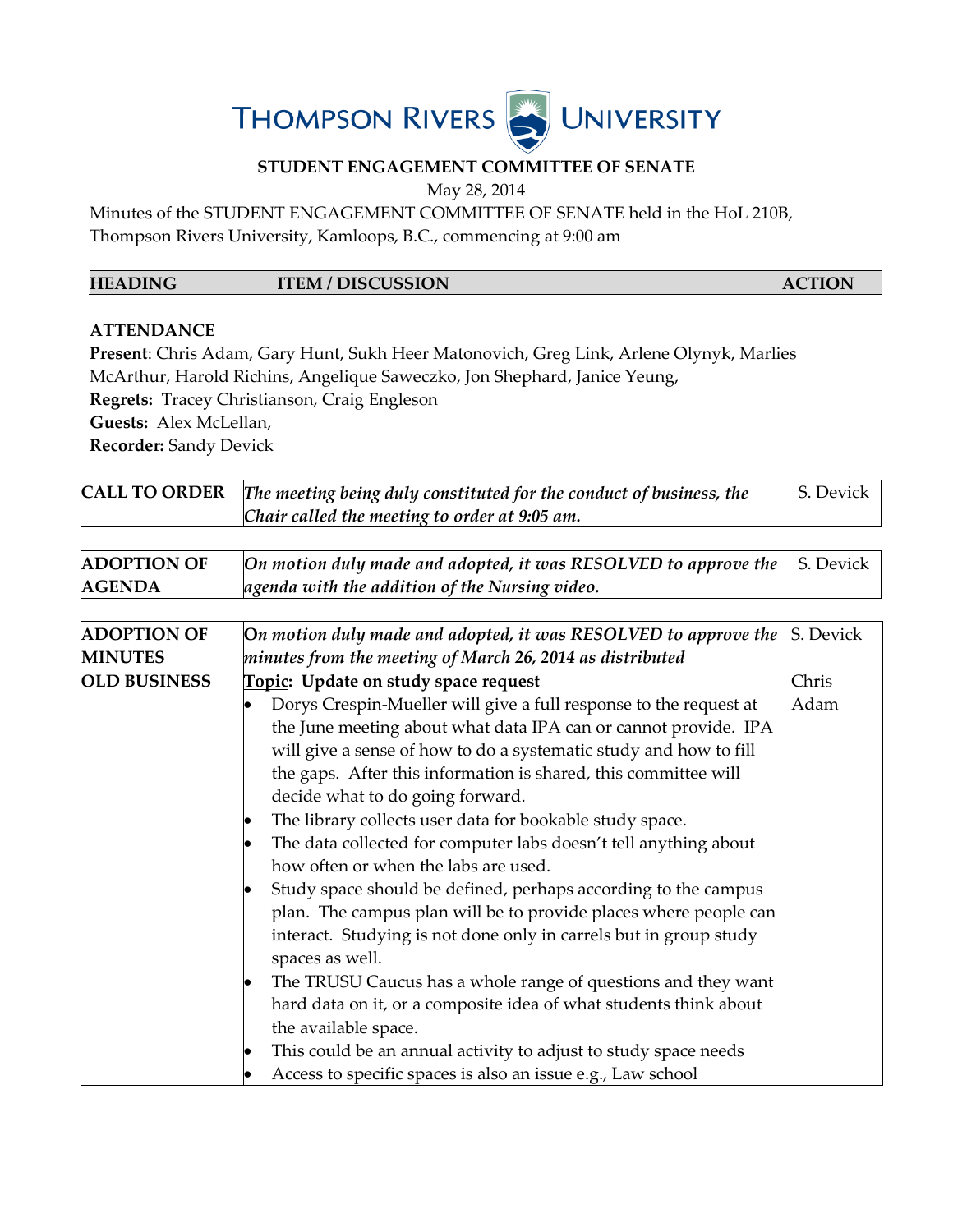| <b>HEADING</b>      | <b>ITEM / DISCUSSION</b><br><b>ACTION</b>                                   |       |
|---------------------|-----------------------------------------------------------------------------|-------|
|                     |                                                                             |       |
| <b>NEW BUSINESS</b> | Topic: Nursing video-reporting on Student Engagement                        | Chris |
|                     | A video is better than a written document, but labour-intensive.            | Adam  |
|                     | Faculties currently do not report directly to Senate on any aspect of their |       |
|                     | activities.                                                                 |       |
|                     | This committee will make a recommendation that Faculties report direct      |       |
|                     | to Senate rather than through this committee.                               |       |
|                     | Each faculty will report once a year. It will be the annual report          |       |
|                     | and will highlight the importance of engagement as this is the most         |       |
|                     | important factor for student retention.                                     |       |
|                     | <b>ACTION:</b> Sukh Heer Matonovich and Arlene Olynyk will draft a          |       |
|                     | motion that recommends Senate consider having Faculties (and other          |       |
|                     | units including the Library and Student Services) report directly to Sena   |       |
|                     | on a regular basis.                                                         |       |
|                     | Faculties, schools and student support services will be responsible for     |       |
|                     | creating the reports and Student Engagement Committee will be able to       |       |
|                     | provide support as appropriate                                              |       |
|                     | As Senators change from year to year, new Senators will be able to look     |       |
|                     | back at what Faculties have done previously.                                |       |
|                     | Topic: Orientation                                                          | Chris |
|                     | A small steering group has been established with the task of                | Adam  |
|                     | looking at opportunities of integrating activities among                    |       |
|                     | groups - Residence, TRUSU, Sekusnt, TRU, TRU World                          |       |
|                     | The objective is to make all activities transparent and                     |       |
|                     | available to all students.                                                  |       |
|                     | The New Student Transition Committee will be breaking                       |       |
|                     | into 3 areas - Academic Open Houses, Strategic Enrolment                    |       |
|                     |                                                                             |       |
|                     | Management and Recruitment. Composition of the committees w                 |       |
|                     | be broken up into what area members belong to.                              |       |
|                     | Topic: Revised Terms of Reference                                           | Chris |
|                     | The Terms of Reference (including responsibilities and composition)         | Adam  |
|                     | are sitting in limbo. Have the objectives been met since this committee     |       |
|                     | was set up (vis-a-vis the previous Strategic Plan) or do the                |       |
|                     | responsibilities need to be changed to meet the Academic Plan?              |       |
|                     | Membership composition should be reviewed for fair representation           |       |
|                     | from faculties, student support services, schools, student reps. The        |       |
|                     | number of members should be considered.                                     |       |
|                     | Angelique, Sukh, Greg, Janice, and Chris will work together to bring        |       |
|                     | forward recommendations for revising the Terms of Reference and will        |       |
|                     | bring back recommendations at the June meeting.                             |       |
|                     |                                                                             |       |
|                     | Thanks to Marlies and her contributions to this committee. Happy            |       |
|                     | retirement!                                                                 |       |

Page 2 of 3